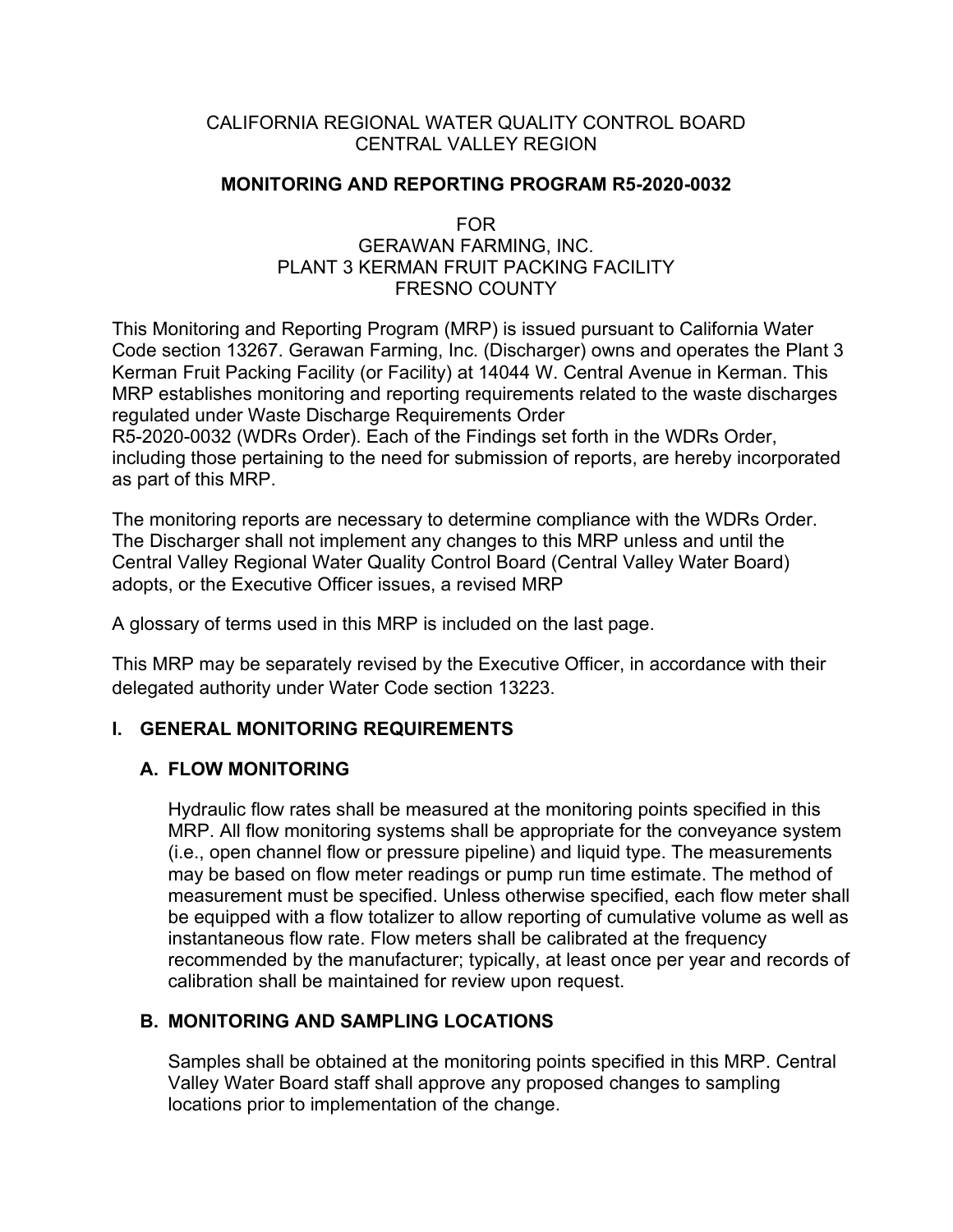The Discharger shall monitor the following locations to demonstrate compliance with the requirements of this MRP:

| <b>Monitoring Location</b>                          | <b>Monitoring Location Description</b>                                                                                                       |
|-----------------------------------------------------|----------------------------------------------------------------------------------------------------------------------------------------------|
| <b>EFF-001</b>                                      | Location where a representative sample of the<br>waste stream can be obtained prior to the discharge<br>to the evaporation/percolation pond. |
| <b>PND-001</b>                                      | <b>Evaporation/Percolation Pond</b>                                                                                                          |
| SW-001, SW-002                                      | Source water supply for the Facility.                                                                                                        |
| <b>Groundwater Monitoring</b><br>Wells (MW-1, etc.) | Any well used to evaluate the groundwater quality<br>underlying Plant 3.                                                                     |
| LAA-001                                             | Should land application of wastewater be selected<br>as a disposal option, the acreage and location of<br>the land application area.         |

**Table 1 - Monitoring Location Designations**

## **C. SAMPLING AND SAMPLE ANALYSIS**

All samples shall be representative of the volume and nature of the discharge or matrix of material sampled. Except as specified otherwise in this MRP, grab samples will be considered representative of water, wastewater, soil, solids/sludges and groundwater. The time, date, and location of each sample shall be recorded on the sample chain of custody form.

Field test instruments (such as those used to measure pH, temperature, electrical conductivity, dissolved oxygen, wind speed, and precipitation) may be used provided that:

- 1. The operator is trained in proper use and maintenance of the instruments;
- 2. The instruments are field calibrated at the frequency recommended by the manufacturer;
- 3. The instruments are serviced and/or calibrated by the manufacturer at the recommended frequency; and
- 4. Field calibration reports are submitted as described in the "Reporting" section of this MRP.

Laboratory analytical procedures shall comply with the methods and holding times specified in the following (as applicable to the medium to be analyzed):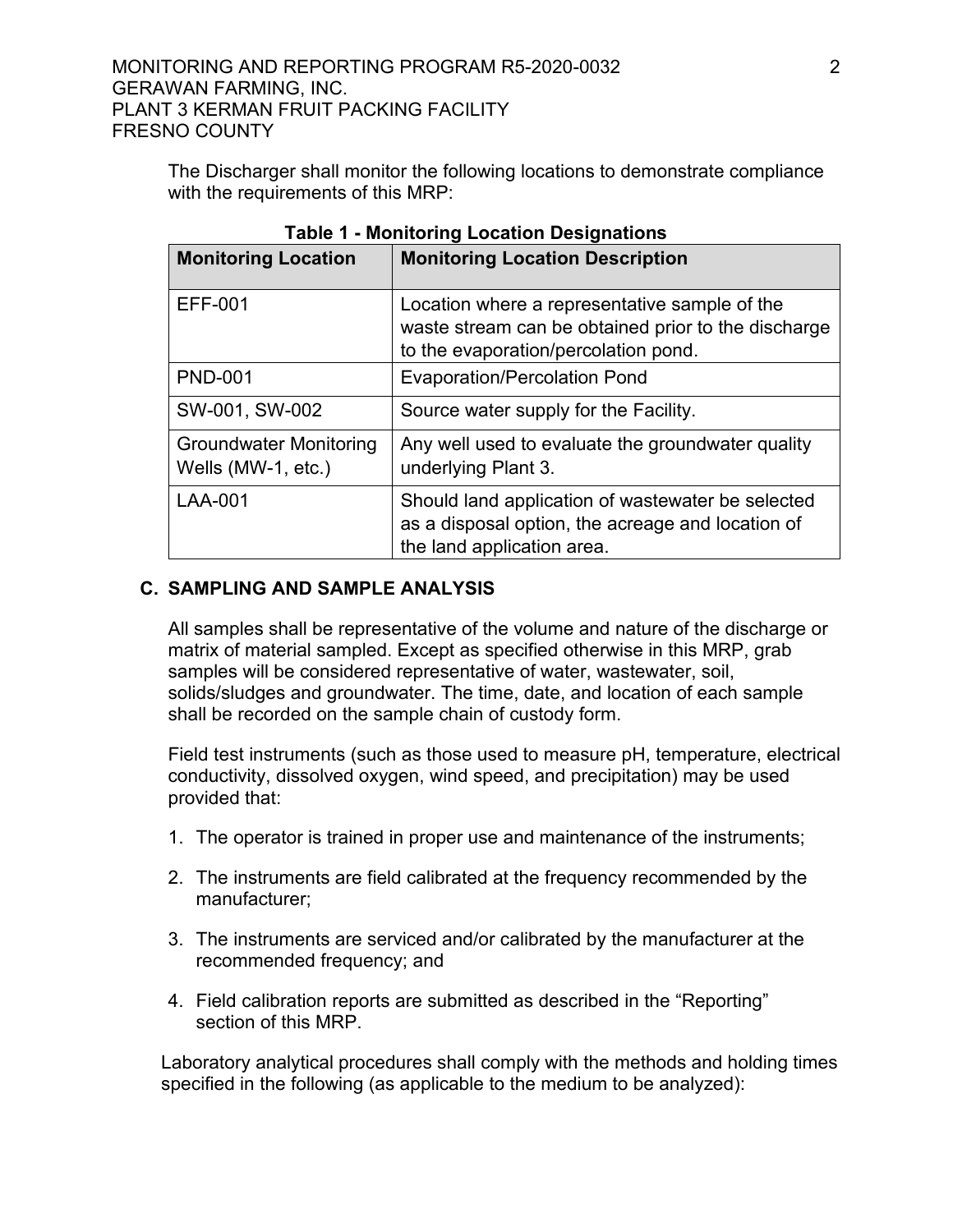MONITORING AND REPORTING PROGRAM R5-2020-0032 3 GERAWAN FARMING, INC. PLANT 3 KERMAN FRUIT PACKING FACILITY FRESNO COUNTY

- · *Methods for Organic Chemical Analysis of Municipal and Industrial Wastewater*  (EPA);
- · *Test Methods for Evaluating Solid Waste* (EPA);
- · *Methods for Chemical Analysis of Water and Wastes* (EPA);
- · *Methods for Determination of Inorganic Substances in Environmental Samples*  (EPA);
- · *Standard Methods for the Examination of Water and Wastewater*  (APHA/AWWA/WEF); and
- · *Soil, Plant and Water Reference Methods for the Western Region* (WREP 125).

Approved editions shall be those that are approved for use by the United States Environmental Protection Agency (EPA) or the State Water Resources Control Board (State Water Board), Division of Drinking Water's Environmental Laboratory Accreditation Program (ELAP). The Discharger may propose alternative methods for approval by the Executive Officer. Where technically feasible, laboratory reporting limits shall be lower than the applicable water quality objectives for the constituents to be analyzed.

If monitoring consistently shows no significant variation in a constituent concentration or parameter after at least 12 months of monitoring, the Discharger may request this MRP be revised to reduce monitoring frequency. The proposal must include adequate technical justification for reduction in monitoring frequency. This monitoring program shall remain in effect unless and until a revised MRP is issued.

## **II. SPECIFIC MONITORING REQUIREMENTS**

## **A. EFFLUENT MONITORING (EFF-001)**

Effluent samples shall be collected prior to discharge to the evaporation/percolation pond. Effluent monitoring at Monitoring Location EFF-001 shall consist, at the minimum, the following:

| <b>Constituent/Parameter</b> | <b>Units</b> | <b>Sample Type</b> | <b>Frequency</b> |
|------------------------------|--------------|--------------------|------------------|
| Flow (see 1 below)           | gpd          | Meter              | Daily            |
| pH                           | s.u.         | Grab               | Monthly          |
| EC                           | umhos/cm     | Grab               | Monthly          |
| BOD <sub>5</sub>             | mq/L         | Grab               | Monthly          |
| <b>TDS</b>                   | mg/L         | Grab               | Monthly          |
| <b>FDS</b>                   | mg/L         | Grab               | Monthly          |

## **Table 2 – Effluent Monitoring**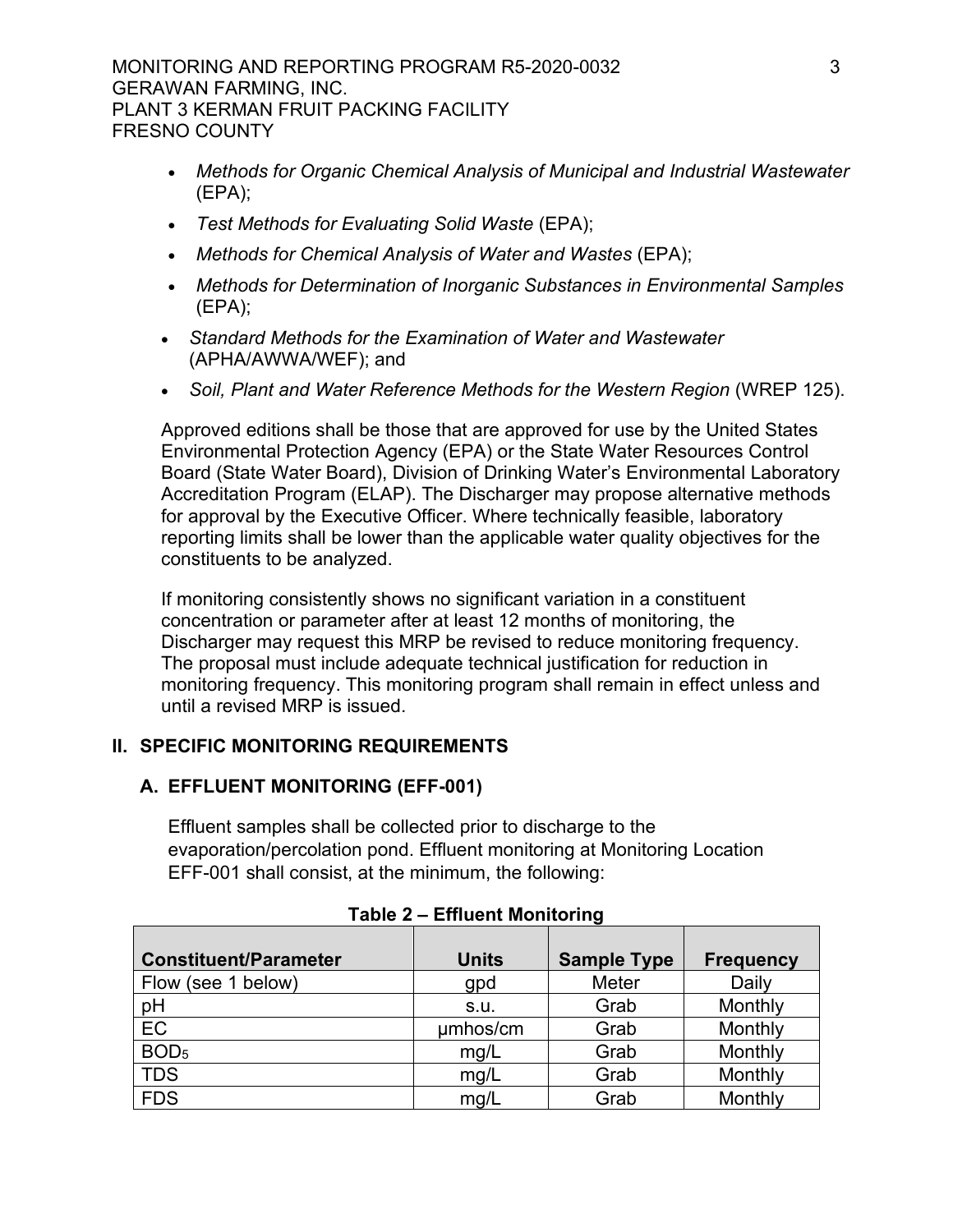#### MONITORING AND REPORTING PROGRAM R5-2020-0032 4 GERAWAN FARMING, INC. PLANT 3 KERMAN FRUIT PACKING FACILITY FRESNO COUNTY

| <b>Constituent/Parameter</b>               | <b>Units</b> | <b>Sample Type</b> | <b>Frequency</b>          |
|--------------------------------------------|--------------|--------------------|---------------------------|
| Nitrate as N                               | mg/L         | Grab               | Quarterly                 |
| Ammonia as N                               | mg/L         | Grab               | Quarterly                 |
| <b>TKN</b>                                 | mg/L         | Grab               | Quarterly                 |
| <b>Total Nitrogen</b>                      | mg/L         | Grab               | Quarterly                 |
| <b>TTHMs</b>                               | $\mu$ g/L    | Grab               | Quarterly                 |
| <b>General Minerals</b>                    | various      | Grab               | Annually<br>(see 2 below) |
| Semi-Volatile Organics<br>(EPA Method 625) | various      | Grab               | Annually<br>(see 2 below) |

1. Flows into the pond shall be monitored daily. Flow monitoring may be metered or estimated based on pump run time or other approved method. Monitoring reports shall include basis for estimate and supporting calculations.

2. Annual samples to be collected in the third quarter between July and September.

## **B. POND MONITORING (PND-001)**

The Discharger shall monitor the effluent in the evaporation/percolation pond at Monitoring Location PND-001 when water is present. If the pond is dry the monitoring report shall so state. Sampling and monitoring will be conducted from a location that will provide a representative sample (i.e., opposite the inlet to the pond).

Permanent markers (e.g., staff gages) shall be placed in the pond. The markers shall have calibrations indicating water level at the design capacity and available operational freeboard. Freeboard shall be measured vertically from the water surface to the lowest elevation of pond berm (or spillway/overflow pipe invert) and shall be measured to the nearest 0.10 feet. Monitoring shall include, at a minimum, the parameters and constituents specified below:

| I UMIV V                     | ויוועטוווטווויטוווי |                    |                  |
|------------------------------|---------------------|--------------------|------------------|
| <b>Constituent/Parameter</b> | <b>Units</b>        | <b>Sample Type</b> | <b>Frequency</b> |
| Freeboard                    | Feet $(\pm 0.1)$    | Measurement        | Monthly          |
| <b>Odors</b>                 | --                  | Observation        | Weekly           |
| DO (see 1 below)             | mg/L                | Grab               | Monthly          |

**Table 3 – Pond Monitoring**

1. DO shall be monitored between 8:00 am and 10:00 am. Samples shall be taken opposite the pond inlet approximately one foot below the pond surface. If there is less than one foot of water in the pond, no sample shall be collected, and the reason noted in the applicable monitoring report.

The Discharger shall conduct additional monitoring in the evaporation/percolation pond when odors are detected (or reported) and that have DO less than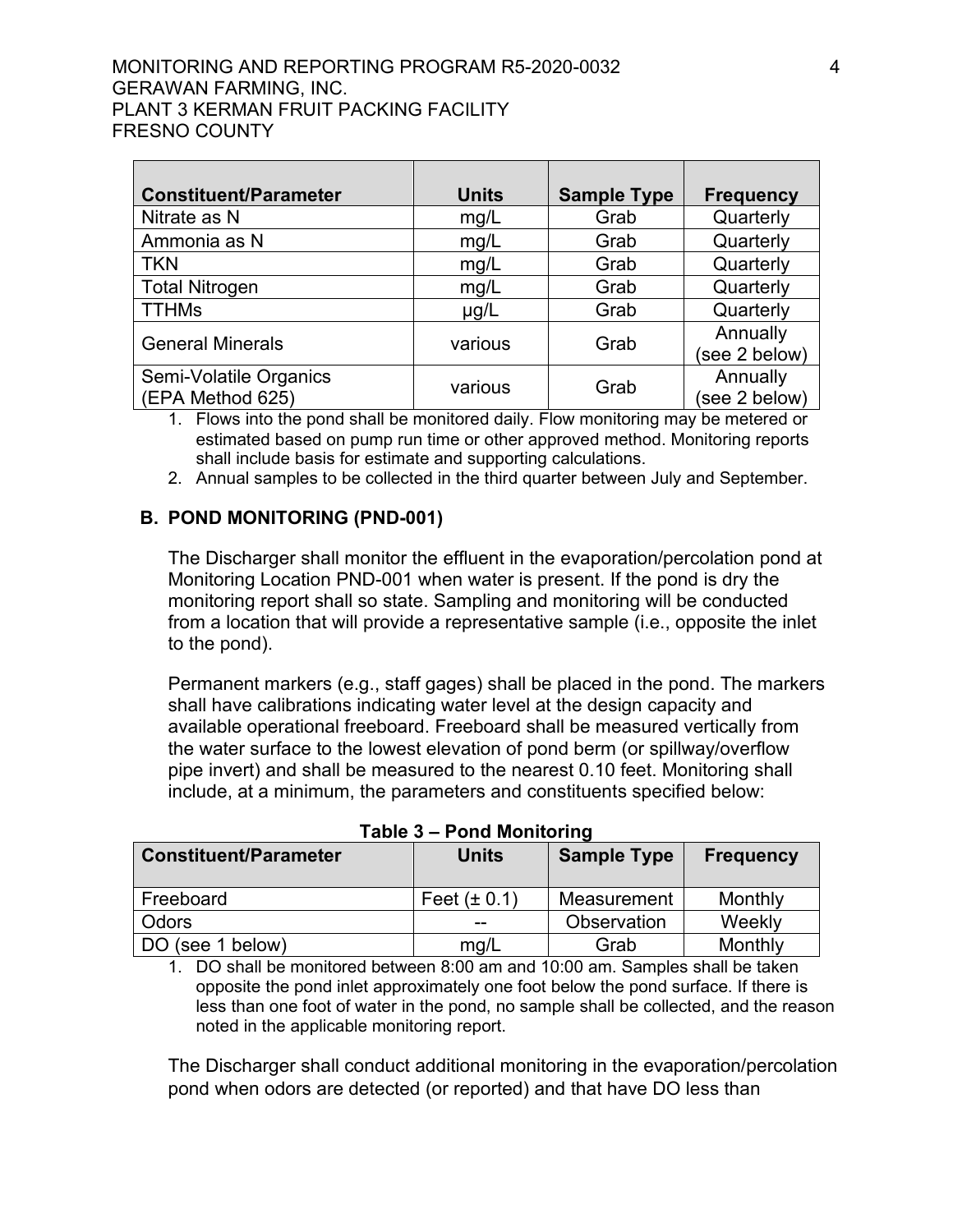1.0 mg/L. The pond shall be monitored daily for pH and DO until the dissolved oxygen is greater than 1.0 mg/L. In addition, the Discharger shall inspect the condition of the pond once per week and document visual observations. Notations shall include observations of:

- a. Accumulations of dead algae, vegetation, scum, or debris on the pond surface and
- b. Condition of the pond liner (if one is installed).

## **C. SOURCE WATER SUPPLY MONITORING (SW-001 AND SW-002)**

Samples shall be representative of the source water supplied to the Facility. The RWD indicates source water is from two wells operated alternatively on every other day. Well SW-001 is at the northeast corner of the evaporation/percolation pond. Well SW-002 is about 150 feet northeast of SW-001 at the southwest corner of the main packing facility building. Since the source water is from more than one source, the results shall be presented as a flow-weighted average of both sources. At a minimum, source water shall be monitored as specified below:

| I UNIV T<br><b>POULD's FRUIDE INDITIONALLY</b> |              |                    |                  |
|------------------------------------------------|--------------|--------------------|------------------|
| <b>Constituent/Parameter</b>                   | <b>Units</b> | <b>Sample Type</b> | <b>Frequency</b> |
| EC                                             | µmbos/cm     | Grab               | Quarterly        |
| <b>TDS</b>                                     | mg/L         | Grab               | Quarterly        |
| <b>General Minerals</b>                        | mq/L         | Grab               | Annually         |
| <b>TTHMs</b>                                   | µg/L         | Grab               | Annually         |

**Table 4 – Source Water Monitoring**

## **D. GROUNDWATER MONITORING REQUIREMENTS**

Provision H.6 of the WDRs Order requires the submittal of a groundwater monitoring workplan to evaluate groundwater quality upgradient and downgradient of the Facility (unless the Discharger chooses to line the evaporation/percolation pond or pursue land application of the wastewater). When the Discharger has installed a monitoring well network and satisfied Provision H.7 of the WDRs Order, groundwater monitoring of the approved network shall be conducted as described below.

After measuring water levels and prior to collecting samples, each monitoring well shall be adequately purged to remove water that has been standing within the well screen and casing that may not be chemically representative of formation water. Depending on the hydraulic conductivity of the geologic setting, the volume removed during purging is typically from 3 to 5 volumes of the standing water within the well casing and screen, or additionally the filter pack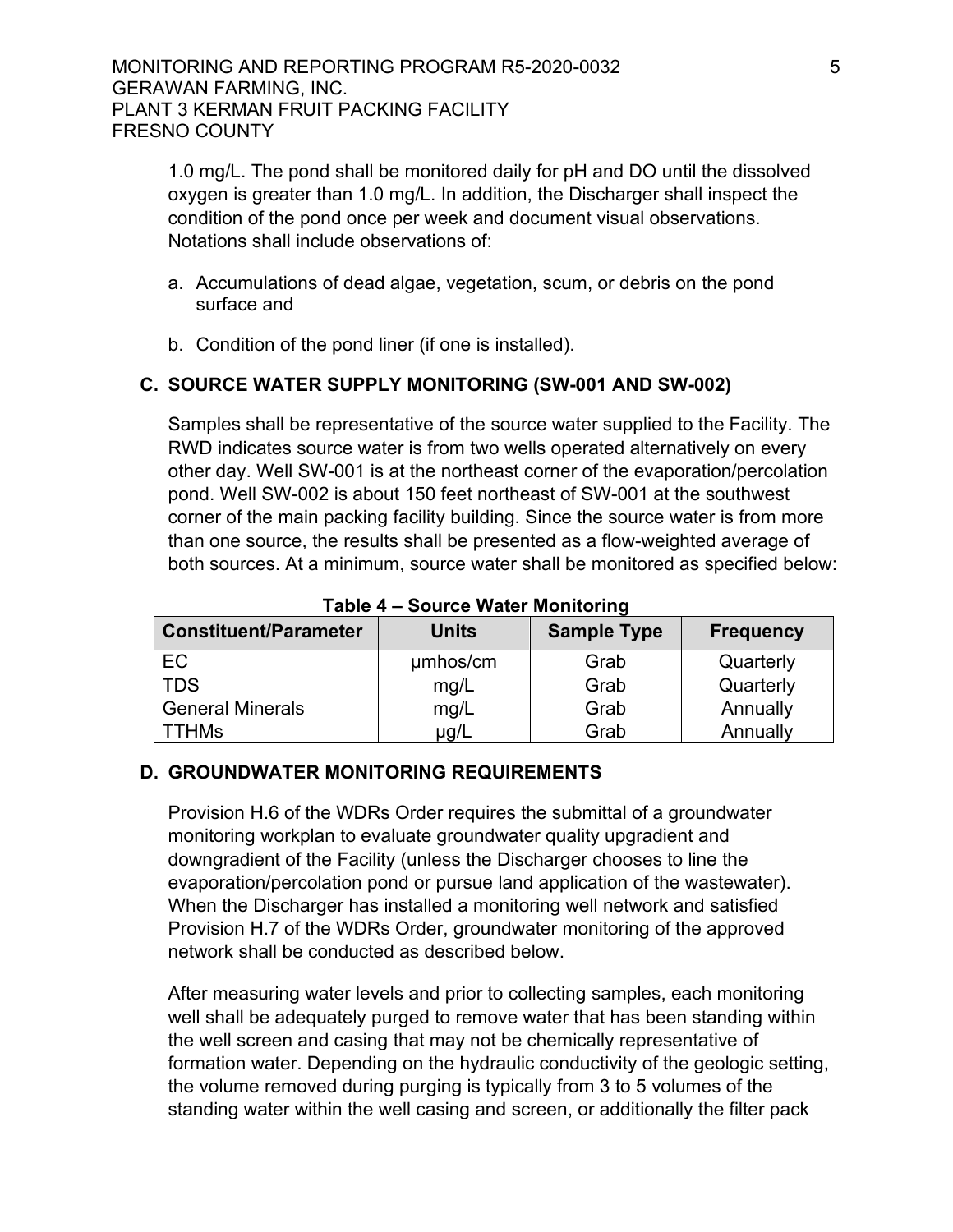#### MONITORING AND REPORTING PROGRAM R5-2020-0032 6 GERAWAN FARMING, INC. PLANT 3 KERMAN FRUIT PACKING FACILITY FRESNO COUNTY

pore volume. The Discharger shall monitor all wells in its groundwater monitoring well network (MW-1 through MW-X), and any additional wells installed, for the following:

| <b>Frequency</b> | <b>Constituent/Parameter</b>  | <b>Units</b>                 | <b>Sample Type</b> |
|------------------|-------------------------------|------------------------------|--------------------|
| Quarterly        | Depth to Groundwater          | $0.01$ feet                  | Measured           |
| Quarterly        | <b>Groundwater Elevation</b>  | $0.01$ feet<br>(see 1 below) | Calculation        |
| Quarterly        | Gradient                      | Feet/foot                    | Calculation        |
| Quarterly        | <b>Gradient Direction</b>     | Degrees                      | Calculation        |
| Quarterly        | pH                            | pH Units                     | Grab               |
| Quarterly        | EC                            | umhos/cm                     | Grab               |
| Quarterly        | <b>Total Organic Carbon</b>   | mg/L                         | Grab               |
| Quarterly        | <b>Total Dissolved Solids</b> | mg/L                         | Grab               |
| Quarterly        | Arsenic                       | mg/L                         | Grab               |
| Semiannually     | <b>General Minerals</b>       | various                      | Grab               |

**Table 5 – Groundwater Monitoring**

1 Groundwater elevations shall be determined based on depth-to-water measurements using a surveyed elevation reference point on the well casing.

The Discharger shall maintain its groundwater monitoring well network. If a monitoring well(s) is dry for more than four consecutive sampling events or is damaged, the Discharger shall submit a workplan and proposed time schedule to replace the monitoring well(s). The monitoring wells(s) shall be replaces following Executive Officer approval of the workplan. Once installed, all new monitoring wells shall be added to the existing groundwater monitoring well network.

## **III. REPORTING REQUIREMENTS**

All monitoring reports should be converted to a searchable Portable Document Format (PDF) and submitted electronically. Documents that are less than 50MB should be emailed to*: [centralvalleyfresno@waterboards.ca.gov.](mailto:centralvalleyfresno@waterboards.ca.gov)* Documents that are 50 MB or larger should be transferred to a CD, DVD, or flash drive and mailed to the following address:

Central Valley Regional Water Quality Control Board Region 5 – Fresno Office 1685 "E" St. Fresno, California 93706

To ensure that your submittal is routed to the appropriate staff person, the following information should be included in the body of the email or transmittal sheet: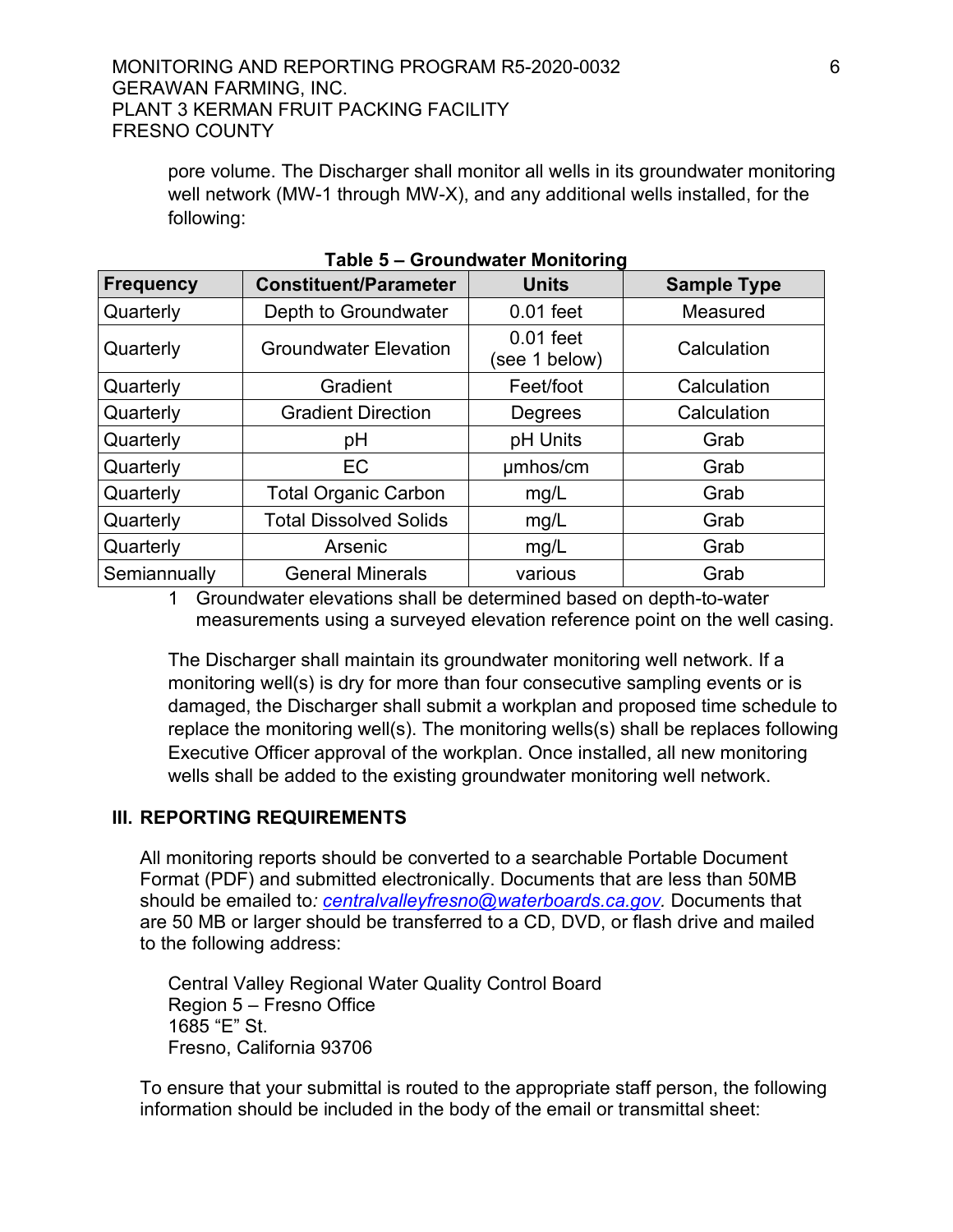MONITORING AND REPORTING PROGRAM R5-2020-0032 7 GERAWAN FARMING, INC. PLANT 3 KERMAN FRUIT PACKING FACILITY FRESNO COUNTY

| Program:  | Non-15,                                       |
|-----------|-----------------------------------------------|
| Facility: | <b>Gerawan Plant 3 Fruit Packing Facility</b> |
| Order:    | R5-2020-0032                                  |
| County:   | Fresno                                        |
| Place ID: | 859835                                        |
|           |                                               |

**A transmittal letter shall accompany each monitoring report.** The letter shall include a discussion of all violations of the WDRs and this MRP during the reporting period and actions taken or planned for correcting each violation. If the Discharger has previously submitted a report describing corrective actions taken and/or a time schedule for implementing the corrective actions, reference to the previous correspondence will be satisfactory. The transmittal letter shall contain a statement by the Discharger or the Discharger's authorized agent certifying under penalty of perjury that the report is true, accurate and complete to the best of the signer's knowledge.

In reporting monitoring data, the Discharger shall arrange the data in tabular form so that the date, sample type (e.g., effluent, groundwater, etc.), and reported analytical result for each sample are readily discernible. The data shall be summarized in such a manner to clearly illustrate compliance with the WDRs requirements and spatial or temporal trends, as applicable. The results of any monitoring done more frequently than required at the locations specified in the Monitoring and Reporting Program shall be reported in the next scheduled monitoring report.

Laboratory analysis reports shall be included in the monitoring reports. All laboratory reports must also be retained for a minimum of three years. For a discharger conducting any of its own analyses, reports must also be signed and certified by the chief of the laboratory.

Monitoring information shall include the method detection limit (MDL) and the Reporting limit (RL) or practical quantitation limit (PQL). If the regulatory limit for a given constituent is less than the RL (or PQL), then any analytical results for that constituent that are below the RL (or PQL) but above the MDL shall be reported and flagged as estimated.

All monitoring reports that involve planning, investigation, evaluation or design, or other work requiring interpretation and proper application of engineering or geologic sciences, shall be prepared by or under the direction of persons registered to practice in California pursuant to California Business and Professions Code sections 6735, 7835, and 7835.1.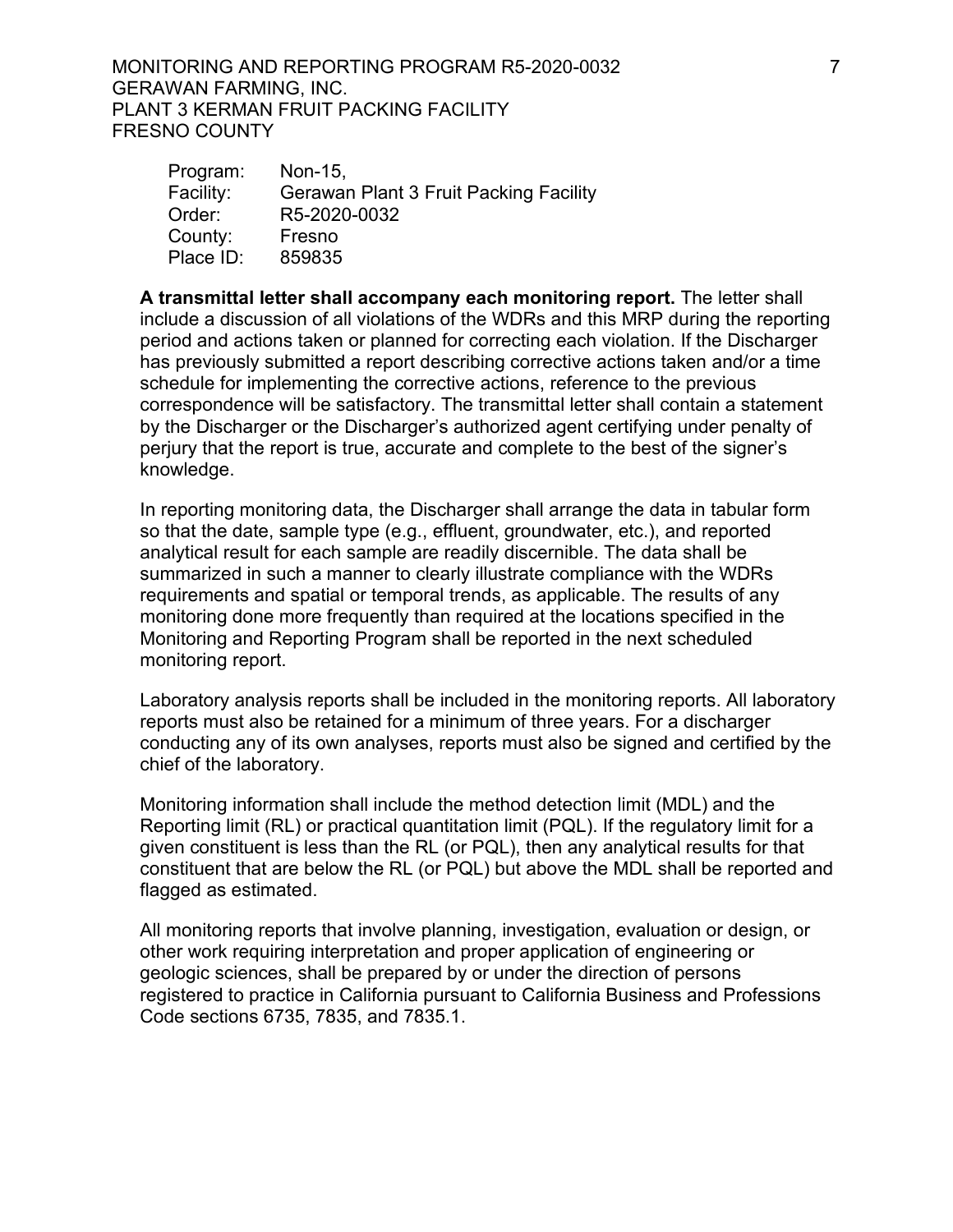# **A. SEMIANNUAL MONITORING REPORTS**

Semiannual Monitoring Reports shall be prepared and submitted to the Central Valley Water Board by the **1 st day of the second month following the semiannual monitoring period**. Table 6 below defines the months that compose each semiannual monitoring period and their respective due date.

| <b>Monitoring Report</b> | <b>Months</b>          | <b>Report Due</b>    |
|--------------------------|------------------------|----------------------|
| 1st Semiannual Report    | November through April | 1 June Each Year     |
| 2nd Semiannual Report    | May through October    | 1 December Each Year |

#### **Table 6 – Semiannual Reporting Periods**

Each Semiannual Report shall include the following:

- 1. Results of the **Effluent Monitoring** as specified in Section II.A., including:
	- a. Calculation of the 12-month rolling average EC of the discharge for each month of the quarter using the EC value for that month averaged with the EC values for the previous 11 months (results must include supporting calculations);
	- b. Calculation of the maximum daily flow, monthly average flow, and cumulative annual flow, for each month of the quarter.
- 2. Results of **Pond Monitoring** as specified in Section II.B.
- 3. Results of **Source Water Supply Monitoring** as specified in Section II.C., including:
	- a. If the source water supply is from more than one source, the Discharger shall calculate the flow-weighted average concentration for each constituent monitored (include supporting calculations).
	- b. Calculation of the 12-month rolling average EC of the source water for each month of the quarter using the EC value for that month averaged with the EC values for the previous 11 months (results must include supporting calculations);
- 4. Results of the **Groundwater Monitoring** as specified in Section II.D.
	- a. A narrative description of all preparatory, monitoring, sampling, and sample handling for groundwater monitoring.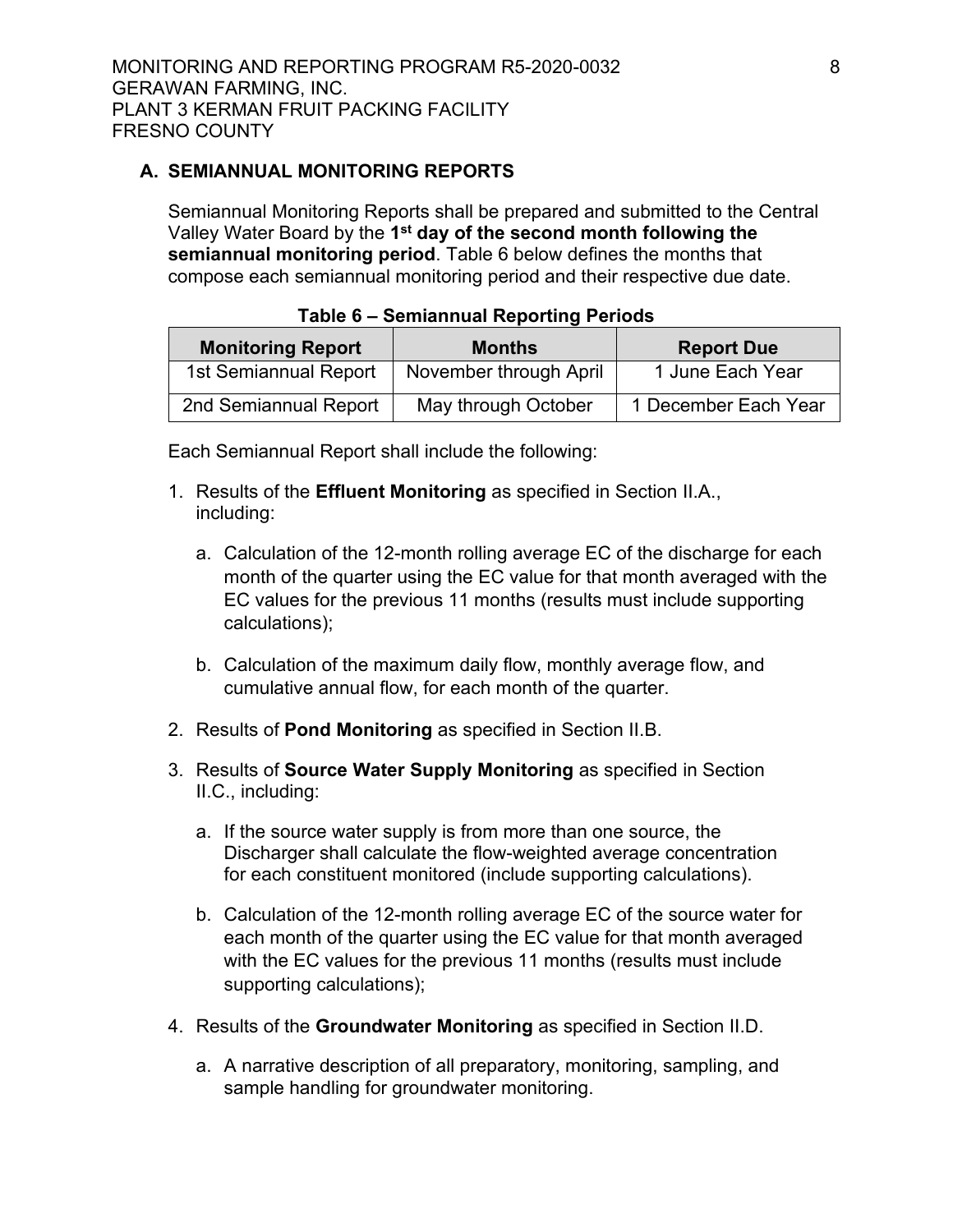- b. A field log for each well documenting depth to groundwater; sample preparation (e.g., filtering); and sample preservation. For each sampling event, the Operator may provide a table summarizing this information for all groundwater monitoring wells sampled in lieu of providing a field log for each well. The field logs should be made available on request of the Regional Board.
- c. Calculation of the groundwater elevation at each monitoring well, and determination of groundwater flow direction and gradient on the date of measurement.
- d. Summary data tables of analytical results collected during the quarter and the current water table elevations

#### **B. ANNUAL MONITORING REPORT**

In addition to the above the Discharger shall submit the following additional information as part of the Second Semiannual Monitoring Report due on **1 st December** of each year.

- 1. Total annual effluent flow, and the average monthly flows for each month of the year, compared to the total annual flow limitation of the WDRs Order.
- 2. Analysis of the data and groundwater flow directions shall be performed at least annually and shall be performed under the supervision of a California licensed professional. The groundwater analysis shall be provided in the annual report.
- 3. Tabular and graphical summaries of all data collected during the year.
- 4. A discussion of compliance and corrective actions taken, as well as any planned or proposed actions needed to bring the discharge into full compliance with the MRP.
- 5. Names, titles, and telephone numbers of persons to contact regarding the Facility for emergency and routine situations.
- 6. A calibration log verifying calibration of all hand-held monitoring instruments and devices used to comply with the prescribed monitoring program.
- 7. Discussion on annual chemical usage at the Plant (e.g., chemical name, purpose, and quantity used).
- 8. A summary of any changes in processing that might affect waste characterization and/or discharge flow rates.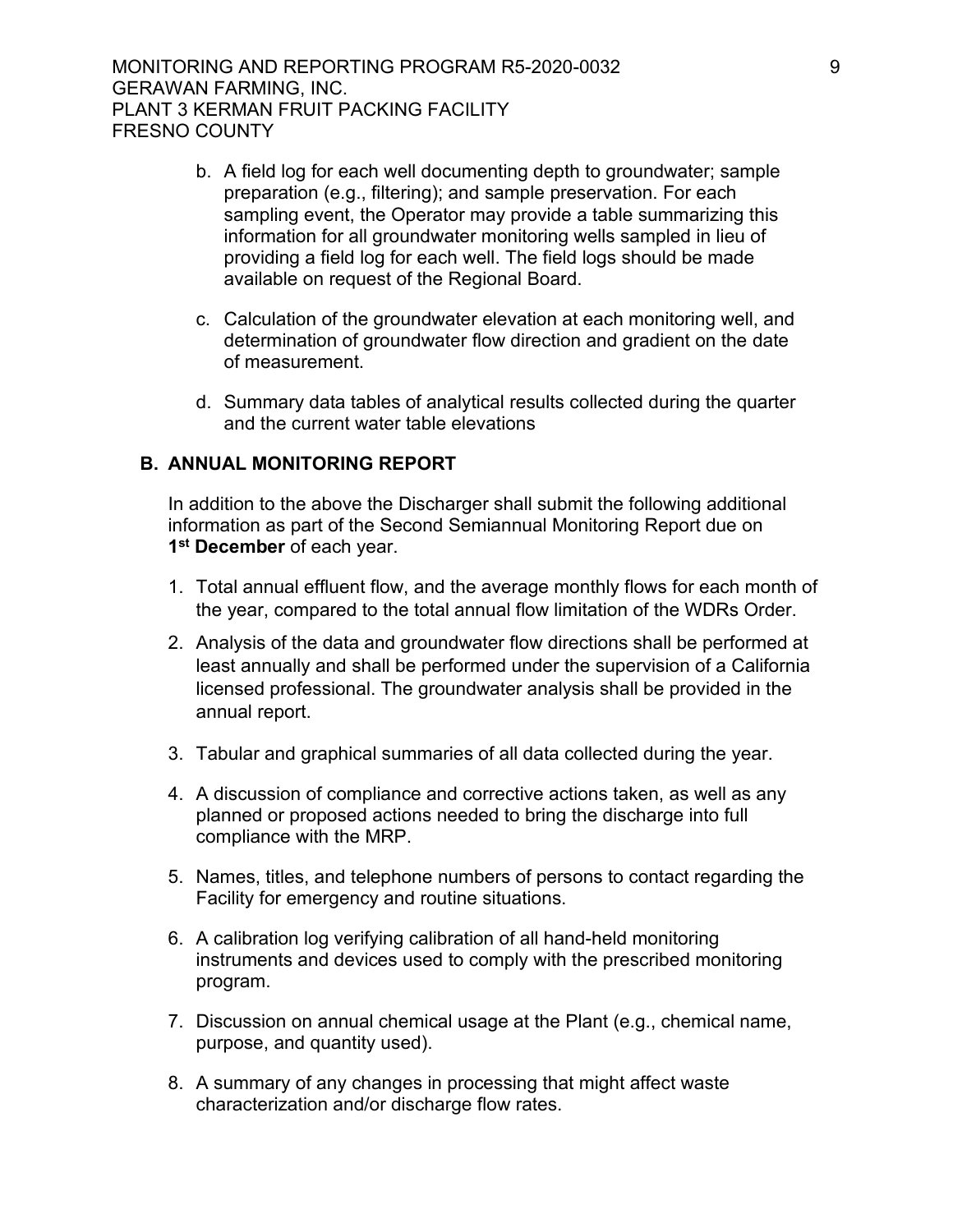#### MONITORING AND REPORTING PROGRAM R5-2020-0032 10 GERAWAN FARMING, INC. PLANT 3 KERMAN FRUIT PACKING FACILITY FRESNO COUNTY

9. An annual update to the Salinity Reduction Work Plan (as required by Provision H.5).

If, in the opinion of the Executive Officer, the Discharger fails to comply with the provisions of this Order, the Executive Officer may refer this matter to the Attorney General for judicial enforcement, may issue a complaint for administrative civil liability, or may take other enforcement actions. Failure to comply with this Order may result in the assessment of Administrative Civil Liability of up to \$10,000 per violation, per day, depending on the violation, pursuant to the Water Code, including sections 13268, 13350 and 13385. The Central Valley Water Board reserves its right to take any enforcement actions authorized by law.

Any person aggrieved by this action of the Central Valley Water Board may petition the State Water Resources Control Board to review the action in accordance with California Water Code section 13320 and California Code of Regulations, title 23, sections 2050 and following. The State Water Resources Control Board must receive the petition by 5:00 p.m., 30 days after the date of this MRP, except that if the thirtieth day following the date of this Order falls on a Saturday, Sunday, or state holiday, the petition must be received by the State Water Resources Control Board by 5:00 p.m. on the next business day. [Copies of the law and regulations applicable to filing petitions](http://www.waterboards.ca.gov/public_notices/petitions/water_quality) may be found on the internet

(http://www.waterboards.ca.gov/public\_notices/petitions/water\_quality) or will be provided on request.

This MRP supersedes MRP R5-2019-0905. The Discharger shall implement the above monitoring program **starting 1 July 2020**.

I, PATRICK PULUPA, Executive Officer, do hereby certify the forgoing is a full, true and correct copy of the Monitoring and Reporting Program R5-2020-0032 issued by the California Regional Water Quality Control Board, Central Valley Region, on 4 June 2020.

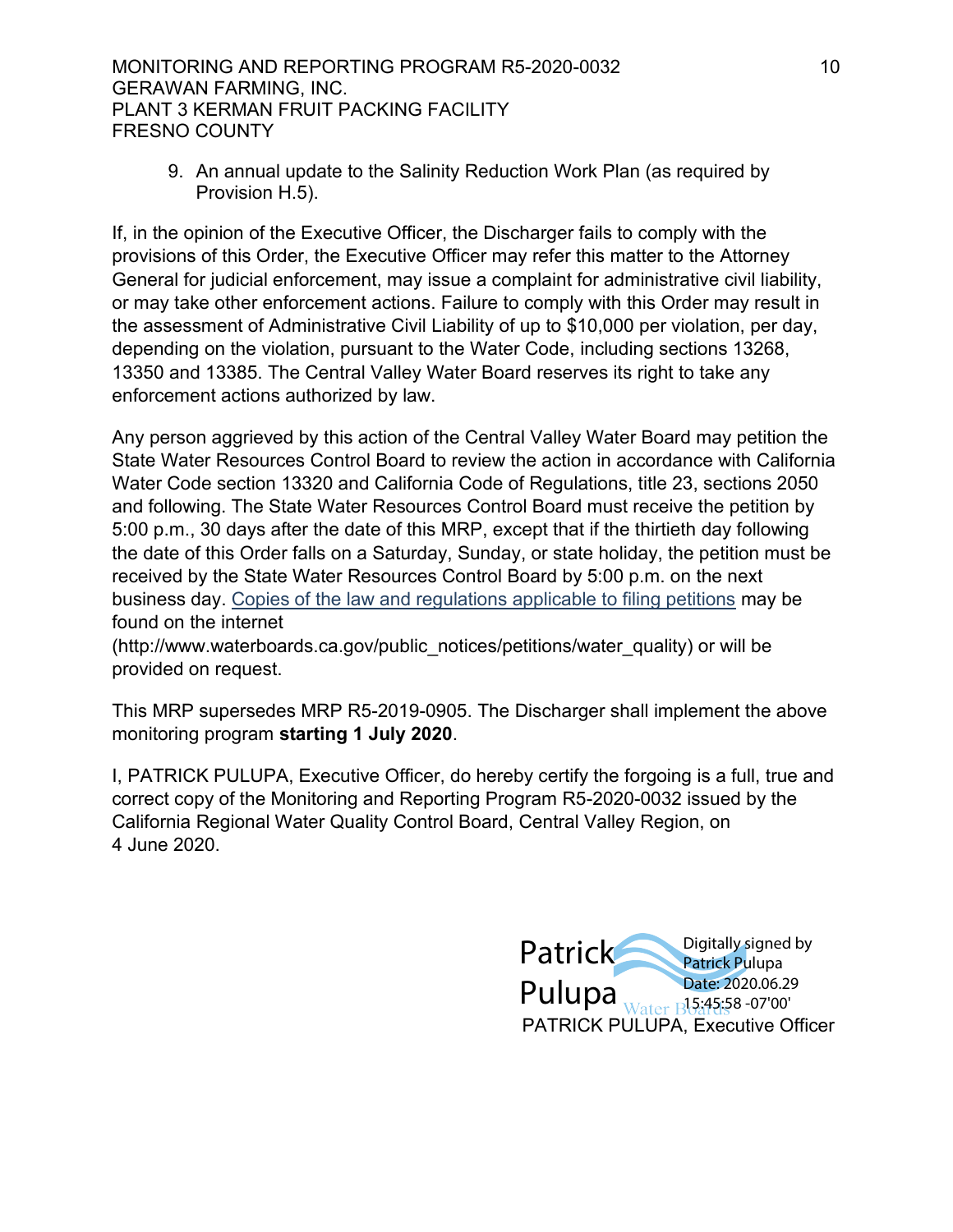## MONITORING AND REPORTING PROGRAM R5-2020-0032 11 GERAWAN FARMING, INC. PLANT 3 KERMAN FRUIT PACKING FACILITY FRESNO COUNTY

# **GLOSSARY**

| BOD <sub>5</sub>     | Five-day biochemical oxygen demand                                                                             |
|----------------------|----------------------------------------------------------------------------------------------------------------|
| CaCO <sub>3</sub>    | Calcium carbonate                                                                                              |
| DO                   | Dissolved oxygen                                                                                               |
| EC                   | Electrical conductivity at 25° C                                                                               |
| <b>FDS</b>           | <b>Fixed dissolved solids</b>                                                                                  |
| <b>TDS</b>           | <b>Total dissolved solids</b>                                                                                  |
| <b>TKN</b>           | Total Kjeldahl nitrogen                                                                                        |
| <b>TSS</b>           | <b>Total suspended solids</b>                                                                                  |
| Continuous           | The specified parameter shall be measured by a meter<br>continuously.                                          |
| 24-hr Composite      | Samples shall be a flow-proportioned composite consisting of<br>at least eight aliquots over a 24-hour period. |
| Daily                | Every day except weekends or holidays.                                                                         |
| <b>Twice Weekly</b>  | Twice per week on non-consecutive days.                                                                        |
| Weekly               | Once per week.                                                                                                 |
| <b>Twice Monthly</b> | Twice per month during non-consecutive weeks.                                                                  |
| Monthly              | Once per calendar month.                                                                                       |
| Quarterly            | Once per calendar quarter.                                                                                     |
| Semiannually         | Once every six calendar months (i.e., two times per year)<br>during non-consecutive quarters.                  |
| Annually             | Once per year. Annual samples shall be collected in the third<br>quarter between July and September.           |
| mg/L                 | Milligrams per liter                                                                                           |
| mg/kg                | Milligrams per kilogram                                                                                        |
| mL/L                 | Milliliters [of solids] per liter                                                                              |
| $\mu$ g/L            | Micrograms per liter                                                                                           |
| umhos/cm             | Micromhos per centimeter                                                                                       |
| gpd                  | Gallons per day                                                                                                |
| mgd                  | Million gallons per day                                                                                        |
| MPN/100 mL           | Most probable number [of organisms] per 100 milliliters                                                        |